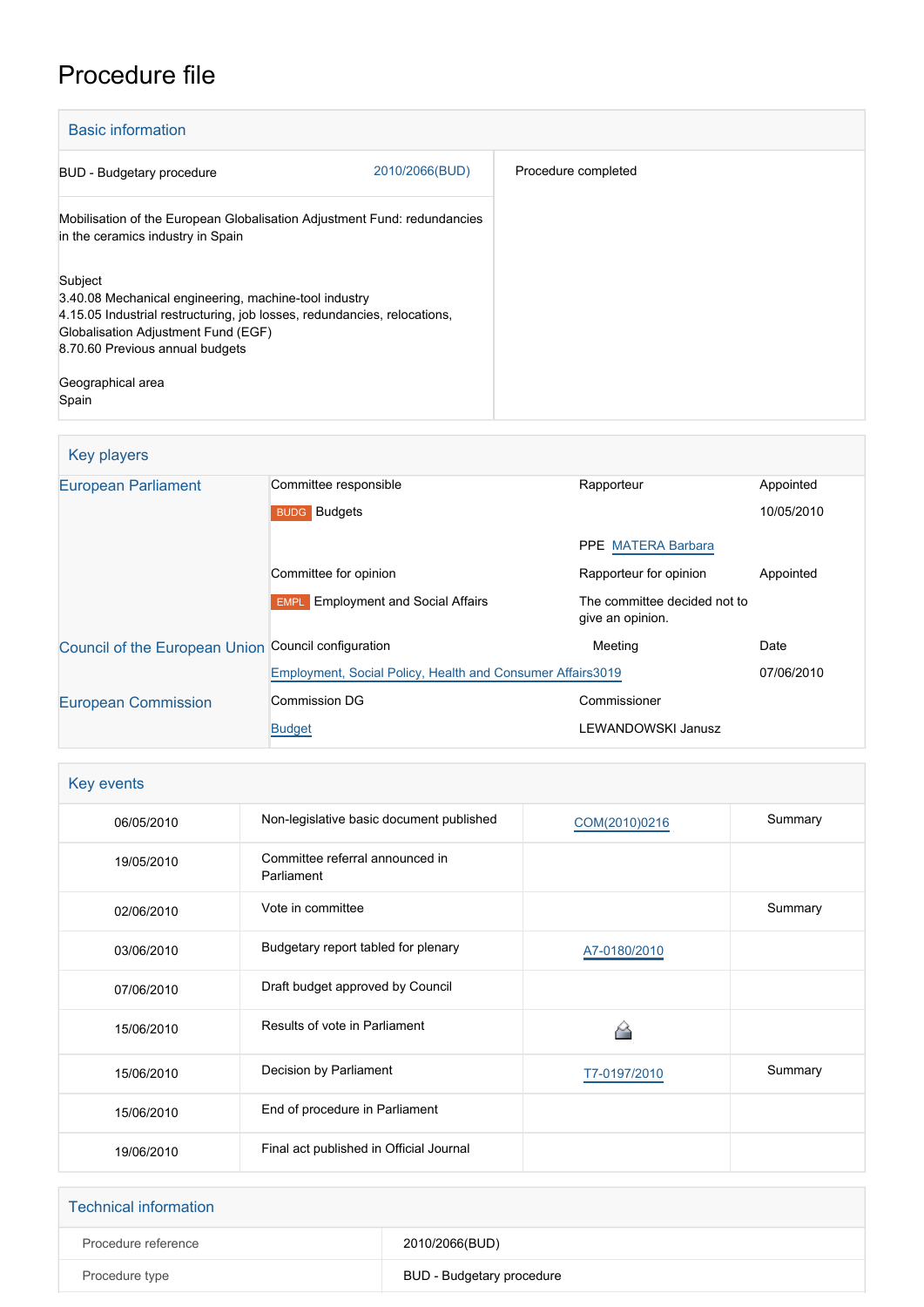| Procedure subtype          | Mobilisation of funds     |
|----------------------------|---------------------------|
| Other legal basis          | Rules of Procedure EP 159 |
| Stage reached in procedure | Procedure completed       |
| Committee dossier          | BUDG/7/02901              |

| Documentation gateway                            |               |            |    |         |
|--------------------------------------------------|---------------|------------|----|---------|
| Non-legislative basic document                   | COM(2010)0216 | 06/05/2010 | ЕC | Summary |
| Committee draft report                           | PE441.293     | 17/05/2010 | EР |         |
| Budgetary report tabled for plenary, 1st reading | A7-0180/2010  | 03/06/2010 | EP |         |
| Budgetary text adopted by Parliament             | T7-0197/2010  | 15/06/2010 | ЕP | Summary |

#### Final act

 [Decision 2010/337](https://eur-lex.europa.eu/smartapi/cgi/sga_doc?smartapi!celexplus!prod!CELEXnumdoc&lg=EN&numdoc=32010D0337) [OJ L 154 19.06.2010, p. 0024](https://eur-lex.europa.eu/LexUriServ/LexUriServ.do?uri=OJ:L:2010:154:0024:0024:EN:PDF) Summary

### Mobilisation of the European Globalisation Adjustment Fund: redundancies in the ceramics industry in Spain

PURPOSE: to mobilise the European Globalisation Fund in respect of redundancies in the Spanish non-metallic mineral products sector.

PROPOSED ACT: Decision of the European Parliament and of the Council.

CONTENT:[Regulation \(EC\) No 1927/2006](http://www.europarl.europa.eu/oeil/FindByProcnum.do?lang=en&procnum=COD/2006/0033) of the European Parliament and of the Council established the European Globalisation Adjustment Fund which aims to provide additional support to redundant workers who suffer from the consequences of major structural changes in world trade patterns and to assist them with their reintegration into the labour market.

The [Interinstitutional Agreement of 17 May 2006](http://www.europarl.europa.eu/oeil/FindByProcnum.do?lang=en&procnum=ACI/2004/2099) allows the mobilisation of the Fund within the annual ceiling of EUR 500 million.

The Commission examined Spain?s request to mobilise the EGF:

Spain: EGF/2009/014 ES/Comunidad Valenciana: on 2 September 2009, Spain submitted application EGF/2009/014 ES/Comunidad Valenciana for a financial contribution from the EGF, following 2 425 redundancies in 181 enterprises operating in the NACE Revision 2 division 23 ('Manufacture of other non-metallic mineral products') sector in the NUTS II region of Comunidad Valenciana (ES52) in Spain. The application was supplemented by additional information up to 22 February 2010. The application meets the conditions for deploying the EGF as set out in Article 2(b) of Regulation (EC) No 1927/2006 which requires at least 500 redundancies over a nine-month period in enterprises operating in the same NACE Revision 2 division in one region or two contiguous regions at NUTS II level in a Member State.

On the basis of the application from Spain and the Commission?s conclusions, the proposed contribution from the EGF to the coordinated package of personalised services is EUR 6 598 735.

IMPACT ASSESSMENT: no impact assessment was carried out.

BUDGETARY IMPLICATION: considering the maximum possible amount of a financial contribution from the EGF under Article 10 (1) of the Regulation (EC) No 1927/2006, as well as the scope for reallocating appropriations, the Commission proposes to mobilise the EGF for the total amount of EUR 6 598 735 to be allocated under heading 1a of the financial framework.

The proposed amount of financial contribution will leave more than 25 % of the maximum annual amount earmarked for the EGF available for allocations during the last four months of the year, as required by Article 12 (6) of the Regulation (EC) No 1927/2006.

By presenting this proposal to mobilise the EGF, the Commission initiates the simplified trialogue procedure with a view to securing the agreement of the two arms of the budgetary authority on the need to use the EGF and the amount required. The Commission invites the first of the two arms of the budgetary authority that reaches agreement on the draft mobilisation proposal, at appropriate political level, to inform the other arm and the Commission of its intentions. In case of disagreement by either of the two arms of the budgetary authority, a formal trialogue meeting will be convened.

The Commission presents separately a transfer request in order to enter in the 2010 budget specific commitment and payment appropriations, as required in Point 28 of the Interinstitutional Agreement of 17 May 2006.

#### Mobilisation of the European Globalisation Adjustment Fund: redundancies in the ceramics industry in Spain

The Committee on Budgets adopted the report by Barbara MATERA (EPP, IT) on the proposal for a decision of the European Parliament and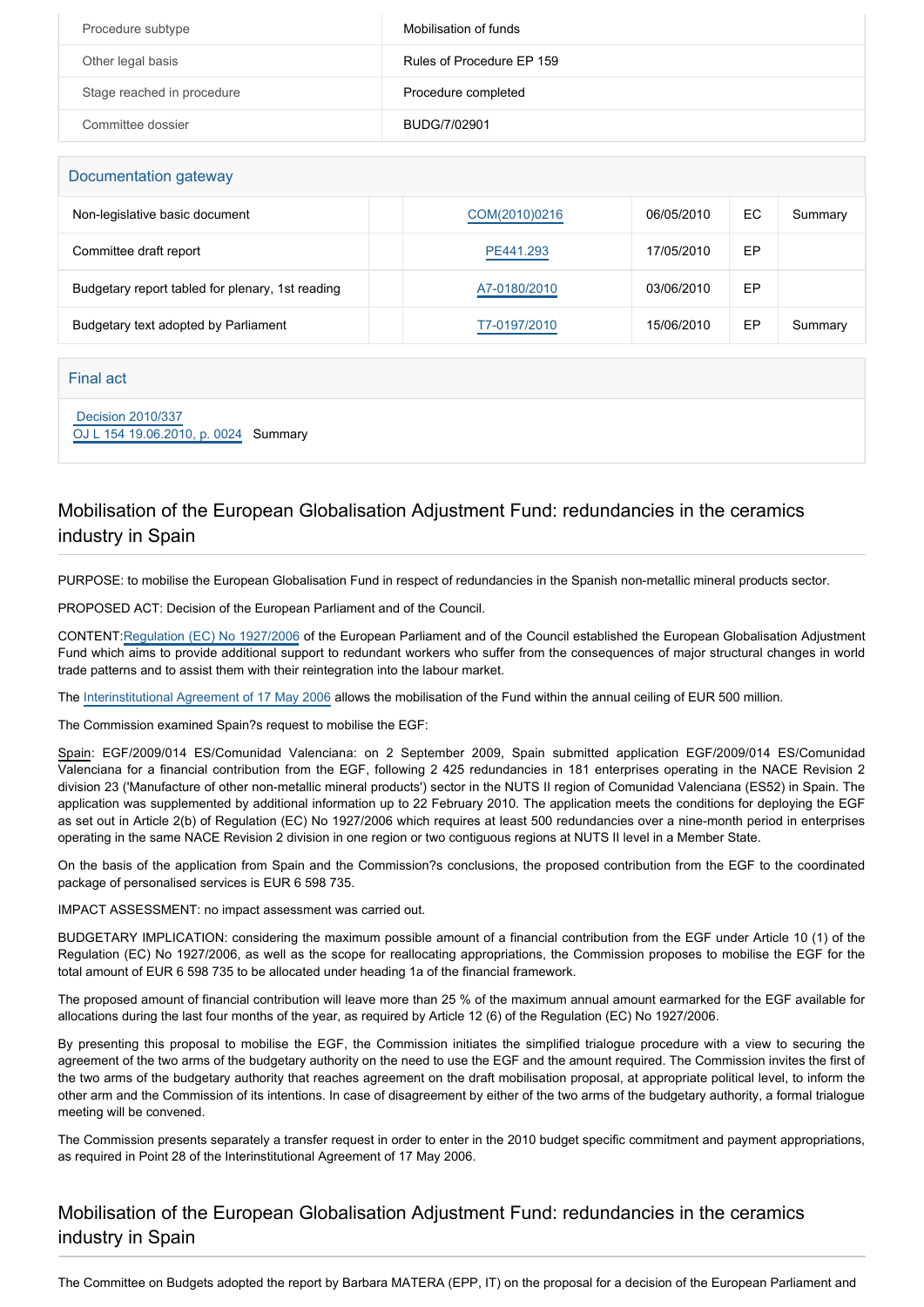of the Council on mobilisation of the European Globalisation Adjustment Fund for a total amount of EUR6 598 735 in commitment and payment appropriations in respect of redundancies in the Spanish non-metallic mineral products sector.

MEPs recall that the European Union set up the appropriate legislative and budgetary instruments to provide additional support to workers who suffer from the consequences of major structural changes in world trade patterns and to assist their reintegration into the labour market.

Noting that Spain has requested assistance in respect of cases concerning 2 425 redundancies in 181 enterprises operating in the manufacture of other non-metallic mineral products sector in the region of Comunidad Valenciana and that this application fulfils the eligibility criteria set up by the EGF Regulation, MEPs request the institutions involved to make the necessary efforts to accelerate the mobilisation of the EGF for the requested amount.

MEPs recall the institutions' commitment to ensure a smooth and rapid procedure for the adoption of the decisions on the mobilisation of the EGF, providing one-off, time-limited individual support geared to helping workers who have suffered redundancies as a result of globalisation.

In addition, MEPs recall that:

- the EGF should support the reintegration of the individual redundant workers into employment and that assistance from the EGF shall not replace actions which are the responsibility of companies by virtue of national law or collective agreements, nor measures restructuring companies or sectors;
- in the context of mobilising the EGF, the Commission should not systematically transfer payment appropriations from the ESF, since the EGF was created as a separate specific instrument with its own objectives and deadlines;
- the functioning and the added value of the EGF should be evaluated in the context of the general assessment of the programmes and other various instruments created by the [IIA of 17 May 2006](http://www.europarl.europa.eu/oeil/FindByProcnum.do?lang=en&procnum=ACI/2004/2099), within the process of the 2007-2013 multiannual financial framework mid-term review.

In addition, MEPs welcomes the new format of the Commission's proposal, presenting in its explanatory memorandum, clear and detailed information on the application, analysing the eligibility criteria and explaining the reasons which lead to its approval, which is in line with the Parliament's requests.

Lastly, they note that the information provided on the co-ordinated package of personalised services to be funded from the EGF includes detailed information on the complementarity with actions funded by the Structural Funds. However, they call on the Commission to present a comparative evaluation of these data in its annual reports as well.

#### Mobilisation of the European Globalisation Adjustment Fund: redundancies in the ceramics industry in Spain

The European Parliament adopted by 575 votes to 51, with 25 abstentions, a resolution approving the proposal for a decision of the European Parliament and of the Council on mobilisation of the European Globalisation Adjustment Fund for a total amount of EUR 6 598 735 in commitment and payment appropriations in respect of redundancies in the Spanish non-metallic mineral products sector.

Parliament recalls that the European Union set up the appropriate legislative and budgetary instruments to provide additional support to workers who suffer from the consequences of major structural changes in world trade patterns and to assist their reintegration into the labour market.

Noting that Spain has requested assistance in respect of cases concerning 2 425 redundancies in 181 enterprises operating in the manufacture of other non-metallic mineral products sector in the region of Comunidad Valenciana and that this application fulfils the eligibility criteria set up by the EGF Regulation, Parliament requests the institutions involved to make the necessary efforts to accelerate the mobilisation of the EGF for the requested amount.

It recalls the institutions' commitment to ensure a smooth and rapid procedure for the adoption of the decisions on the mobilisation of the EGF, providing one-off, time-limited individual support geared to helping workers who have suffered redundancies as a result of globalisation.

In addition, Parliament recalls that:

- the EGF should support the reintegration of the individual redundant workers into employment and that assistance from the EGF shall not replace actions which are the responsibility of companies by virtue of national law or collective agreements, nor measures restructuring companies or sectors;
- in the context of mobilising the EGF, the Commission should not systematically transfer payment appropriations from the ESF, since the EGF was created as a separate specific instrument with its own objectives and deadlines;
- the functioning and the added value of the EGF should be evaluated in the context of the general assessment of the programmes and other various instruments created by the [IIA of 17 May 2006](http://www.europarl.europa.eu/oeil/FindByProcnum.do?lang=en&procnum=ACI/2004/2099), within the process of the 2007-2013 multiannual financial framework mid-term review.

In addition, Parliament welcomes the new format of the Commission's proposal, presenting in its explanatory memorandum, clear and detailed information on the application, analysing the eligibility criteria and explaining the reasons which lead to its approval, which is in line with the Parliament's requests.

Lastly, Members note that the information provided on the co-ordinated package of personalised services to be funded from the EGF includes detailed information on the complementarity with actions funded by the Structural Funds. However, they call on the Commission to present a comparative evaluation of these data in its annual reports as well.

#### Mobilisation of the European Globalisation Adjustment Fund: redundancies in the ceramics industry in Spain

PURPOSE: to mobilise the European Globalisation Fund in respect of redundancies in the Spanish non-metallic mineral products sector.